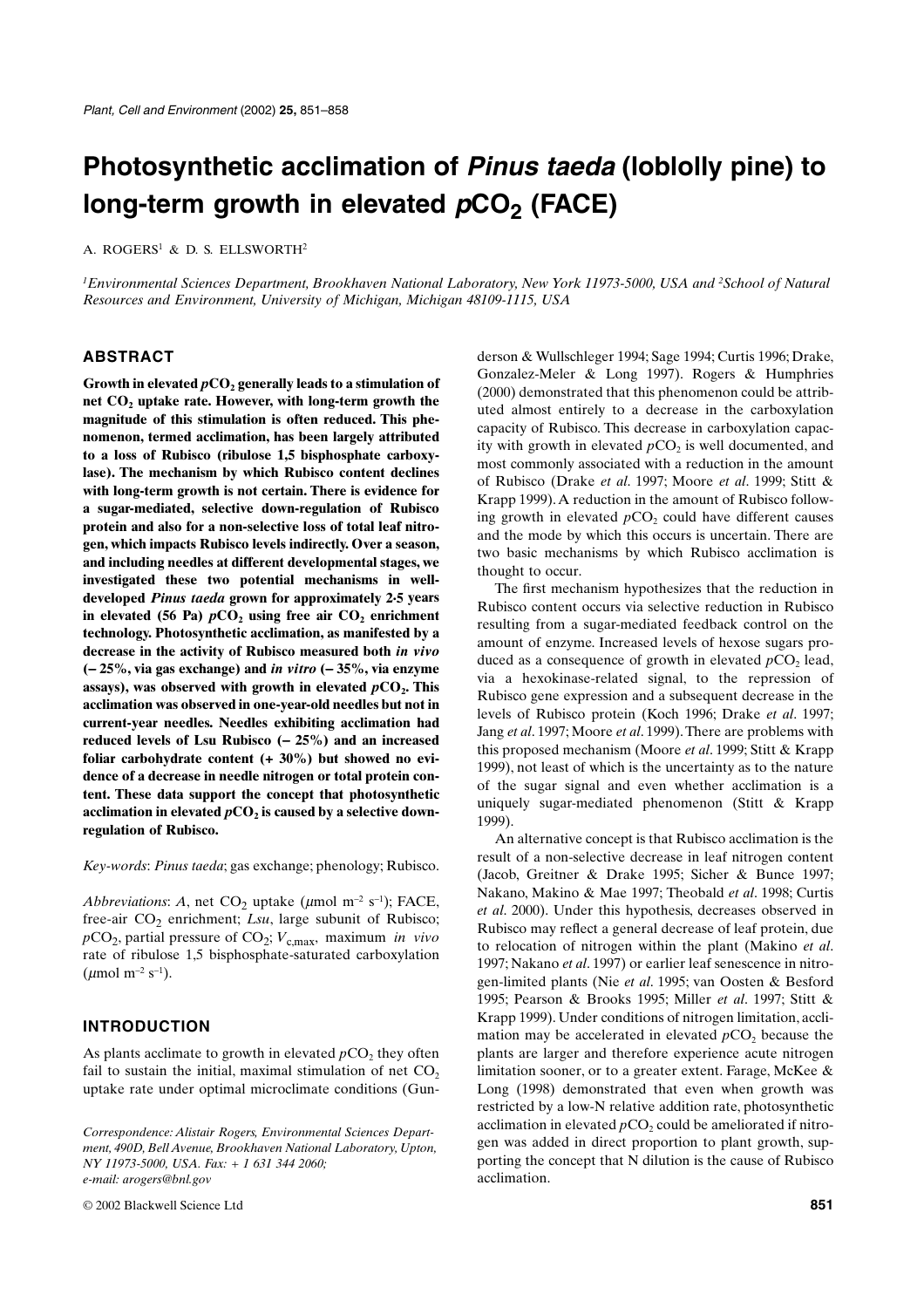Although many studies have addressed the occurrence of acclimation in different species and growth conditions, very few have made sufficient measurements to draw conclusions about which of the two mechanisms may be operating. Changes in total leaf nitrogen and protein are difficult to interpret in isolation due to the large representation of Rubisco in leaf proteins (Evans & Seemann 1989) and the large diurnal changes in leaf nitrate content (Scheible *et al*. 1997). In this study the needle nitrogen and protein content were determined, in addition to the relative levels, activity and activation of Rubisco. Only by obtaining a suite of such measurements can inferences regarding the nature of the mechanism be drawn and further tested.

This study took place in well-developed *Pinus taeda* (loblolly pines) grown in elevated  $pCO<sub>2</sub>$  using *FACE* technology (Hendrey *et al*. 1999). Many observations of acclimation have been made in experiments where it is probable that growth in elevated  $pCO_2$  resulted in the appearance or exacerbation of nitrogen limitation (Stitt & Krapp 1999). This study provides a unique opportunity to examine photosynthetic acclimation in well-developed trees growing in a forest ecosystem exposed to elevated  $pCO<sub>2</sub>$  where confounding factors such as those highlighted by Stitt & Krapp (1999) are absent. This study is especially relevant to mature forests, because other methods of  $CO<sub>2</sub>$  enrichment cannot be applied to such well-developed trees without significant microenvironmental effects (Hendrey *et al*. 1999; McLeod & Long 1999). We studied well-developed loblolly pines that had been exposed to a step increase of  $pCO<sub>2</sub>$  of + 20 Pa for approximately 2·5 years at three points in the 1999 growth season to test the following two hypotheses:

- 1 Rubisco acclimation is caused by a reduction in Rubisco protein content and is associated with increased levels of soluble sugars implicated in feedback control.
- 2 Rubisco acclimation is the consequence of a non-specific reduction in total needle N/protein content.

In order to test these hypotheses under different physiological conditions, sampling dates were chosen to include needles of different maturity and with different local source–sink relationships. The nearest source to a large carbohydrate sink will export a large proportion of its photosynthate to that sink (Dickson 1989). Based on previous work in perennial rye grass (Rogers *et al*. 1998) we further speculated that carbohydrate accumulation in source needles in elevated  $pCO$ , will be exacerbated when adjacent carbohydrate sinks are smallest. If so, carbohydratemediated acclimation should be most prevalent when local sinks for carbohydrate are absent.

# **MATERIALS AND METHODS**

#### **Plant material and site description**

The study was conducted at the free-air  $CO<sub>2</sub>$  enrichment (FACE) site in the Blackwood Division of Duke Forest in Orange County, NC, USA. The site and the FACE facility are described by Ellsworth (1999). The forest site occurs on

a nutrient-poor, ultic clay loam soil. Nitrogen supply is limiting plant growth on the site with an availability of approximately 3 g N m<sup>−</sup><sup>2</sup> year<sup>−</sup>1 (Oren *et al*. 2001; Finzi *et al*. 2002). Three separate circular plots of 30 m diameter were exposed to elevated (targeted at current  $+$  20 Pa)  $pCO<sub>2</sub>$ using the *FACE* approach (Hendrey *et al*. 1999). A daytime  $pCO<sub>2</sub>$  of 56·4 Pa  $\pm$  0·5 Pa over the entire year of 1999 was achieved in these plots. Three fully instrumented plots (including blowers) with no  $CO<sub>2</sub>$  injection served as controls (daytime  $pCO<sub>2</sub>$ , 36.4 Pa).

We measured needles located in the upper crown of 16 year-old *Pinus taeda* L. (loblolly pine) at 95% of total tree height. The mid-sections of needles from trees grown for approximately 2.5 years in elevated and current  $pCO<sub>2</sub>$  were sampled on 12 May, 18 July and 15 October 1999 for the analysis described below. Four different ages of needles were sampled. In May, one-year-old needles that developed in 1998 were sampled, in July both one-year-old needles and current-year (1999) needles were sampled. In October it was only possible to sample current-year needles due to progressing senescence of the foliage from the previous year. The midday maximum temperatures were 30, 34 and 25 °C for May, July and October, respectively. The midday maximum photosynthetic quantum flux density was approximately 1800 <sup>µ</sup>mol m<sup>−</sup><sup>2</sup> s<sup>−</sup>1 on all sampling days. Data were expressed on a total needle surface area basis, determined as described by Johnson (1984).

Phenological measurements were made by accessing the upper crown of the trees and making weekly measurements of shoot and needle length during elongation. These measurements were made throughout the growing season on three trees in each of the study plots.

#### **Gas exchange**

*In situ* measurements of the responses of *A* to  $pCO<sub>2</sub>$ , frequently referred to as '*A*–*C*<sub>i</sub> curves', were measured with a portable photosynthesis system (Li-Cor model 6400; Li Cor, Lincoln, NE, USA). Sunlit pine needles at the top of the crown were sealed inside the chamber while ensuring that chamber conditions maintained growth  $pCO<sub>2</sub>$ , light saturation and a constant seasonable temperature (leaf temperature was 29, 30 and 25 °C for May, July and October, respectively). After a short equilibration period to chamber conditions, the measurements of *A*, *C*<sup>i</sup> , and stomatal conductance to water vapour were logged into memory along with environmental parameters. Chamber  $pCO<sub>2</sub>$ was then changed and stepped through seven different levels, starting close to the  $CO<sub>2</sub>$  compensation point and ending at elevated  $pCO<sub>2</sub>$ . Measurements at each successive  $pCO<sub>2</sub>$  were made after complete flushing of the chamber with the desired  $pCO<sub>2</sub>$  level judged by stabilization of the  $CO<sub>2</sub>$  signal. We made frequent leak tests to minimize bias in the low  $pCO$ <sub>2</sub> measurements and used Teflon tape to seal the chamber for measurements. Measurements were made on needles from one tree in each separate experimental plot for the three replicate plots at current and elevated *p*CO2, concurrently with the sampling for *in vitro* analysis.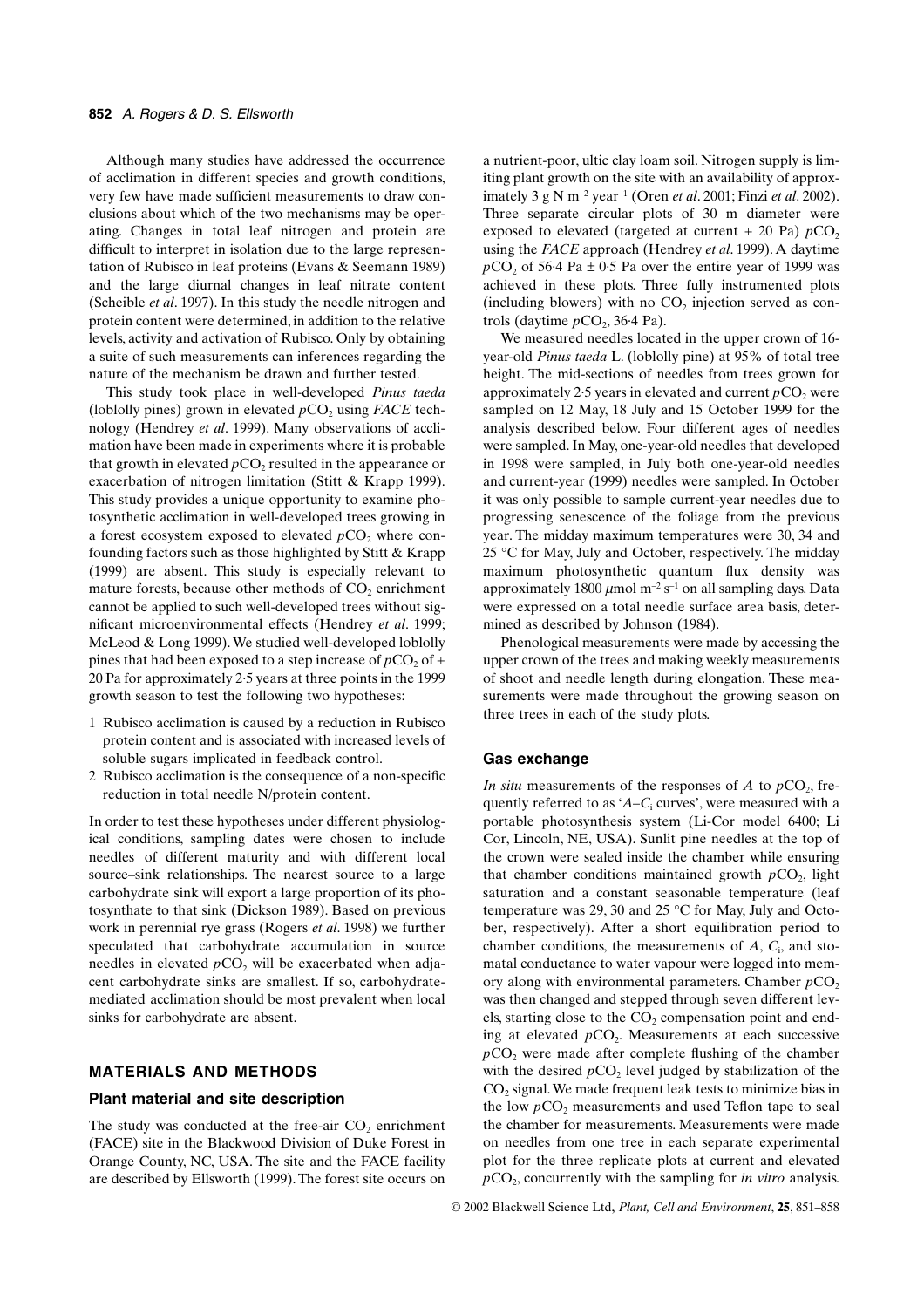#### **Leaf nitrogen content, specific leaf mass**

Samples were dried to a constant mass at 80 °C. Dry mass was determined for a subsample of known needle area. Each individual leaf sample was ground to a fine powder, and total leaf nitrogen was determined by a CHN analyser (NA-1500 elemental analyser; Carlo-Erba, Milan, Italy) after combustion.

# **Rubisco activity, activation state and content; protein content**

Five subsamples were taken from each treatment replicate. The tip and base sections of each fascicle were discarded, the mid-section was immediately ground for 10 s in extraction buffer (Tissue, Thomas & Strain 1993) at 4 °C using a high-speed homogenizer (Polytron; Kinematica, Lucerne, Switzerland). Homogenized samples were frozen immediately and stored in liquid nitrogen until analysed. Sampling to freezing in liquid nitrogen took less than 2 min Samples were thawed and centrifuged at 13 000  $\times$  *g* for 30 s in a microcentrifuge tube. An aliquot of the supernatant was used immediately for determining the initial and total (fully activated) activity of Rubisco using the spectrophotometric, NADH, enzyme-coupled assay described by Tissue *et al*. (1993). Full activation of Rubisco was achieved by incubating an aliquot of the supernatant in the assay solution described by Tissue *et al*. (1993) at 25 °C for 15 min prior to addition of ribulose 1,5 bisphosphate and spectrophotometric analysis. The activation state was calculated as initial activity as a percentage of total activity.

For each treatment plot, three samples were taken for analysis of *Lsu* Rubisco levels. The relative levels of *Lsu* Rubisco at elevated and current  $pCO<sub>2</sub>$  were determined by sodium dodecyl sulphate (SDS)-polyacrylamide gel electrophoresis (PAGE) and subsequent laser densitometry as described by Rogers, Humphries & Ellsworth (2001). To allow cross comparison, a common sample was loaded in all gels for a given needle class. However, a common sample was not used for all needle classes and comparison of relative *Lsu* Rubisco levels between needle classes is not possible. The SDS-PAGE gels were loaded on an equal surface area basis (approximately 10  $\mu$ g protein per well). Valid comparisons are only possible between current and elevated  $pCO<sub>2</sub>$  treatments for a given needle class. Total protein content was determined as described by Rogers *et al*. (2001).

#### **Carbohydrate analysis**

Ethanol-soluble carbohydrates were extracted from ground needles in four overnight incubations in 90% (v/v) ethanol;

no starch was detected in this extract. Less rigorous extraction procedures failed to recover all the carbohydrates (data not shown). Bulk ethanol-soluble carbohydrate content was determined using the phenol-sulphuric acid assay described by Dubois *et al*. (1956). Following ethanol incubations, starch was extracted from the ground needles using 32% (v/v) perchloric acid as described by Farrar (1993) and assayed as described above.

## **Sampling and statistical analysis**

Needles from three trees were sampled in each plot, except for *in vitro* Rubisco activity analysis in which five samples were taken from each plot and *in vivo* Rubisco measurements where only one tree was measured in each plot. Each FACE plot was treated as a replicate, and on each date we sampled and measured needles from all three replicate elevated and current  $pCO_2$  plots, i.e.  $n = 3$  in all cases. Because it was only the effect of  $CO<sub>2</sub>$  treatment that was tested, no *post hoc* comparisons of means were performed, and differences in biochemical parameters due to  $CO<sub>2</sub>$  treatment between the paired control and elevated plots were examined using a paired *t*-test (SYSTAT, SPSS Inc., Evanston, IL, USA).

## **RESULTS**

Figure 1 shows the development of the current-year needles throughout the period of sampling and measurement. During May and June, current-year shoots and needles were developing. When we sampled in May, shoot development was nearing completion and needle development was just starting. In July, shoot development was complete and needle expansion was in progress. In October, both shoots and needles had completed their growth.

Growth in elevated  $pCO_2$  resulted in a stimulation of  $A$ but this effect was only significant in October  $(t_{(2),2}, P < 0.05)$ ; Fig. 2a). A 45% stimulation of *A* corrected to a constant  $pC_1/pCO_2$  (e.g. the ratio of  $CO_2$  in leaf intercellular air spaces to  $CO<sub>2</sub>$  of external air) was observed with growth in elevated *pCO*<sub>2</sub> in current-year needles in July and October  $(t_{(2),2}, P < 0.05)$  but not in one-year-old needles  $(P > 0.1,$ data not shown). A significant decrease in Rubisco activity measured both *in vivo* (−25%,  $t_{(2),2}$ ,  $P$  < 0·1, May;  $t_{(2),2}$ ,  $P$  < 0·01 July (old) and *in vitro* (−35%, *t*(2),2, *P* < 0·05) was observed in over-wintering pine needles grown in elevated  $pCO<sub>2</sub>$  (Fig. 2b & c). The discrepancy between the absolute values of *in vivo* and *in vitro* measurements of Rubisco activity was addressed by Rogers *et al*. (2001). They concluded that the *in vitro* values for Rubisco activity were too low to account for the observed *A*, and that this was due to an incomplete extraction of Rubisco prior to *in vitro* analysis (Rogers *et al*. 2001). This approximately 30% loss of carboxylation capacity in elevated  $pCO<sub>2</sub>$  was found in oneyear-old needles but not in current-year needles. There was no effect of  $pCO<sub>2</sub>$  treatment on the percentage activation of Rubisco (Fig. 2d).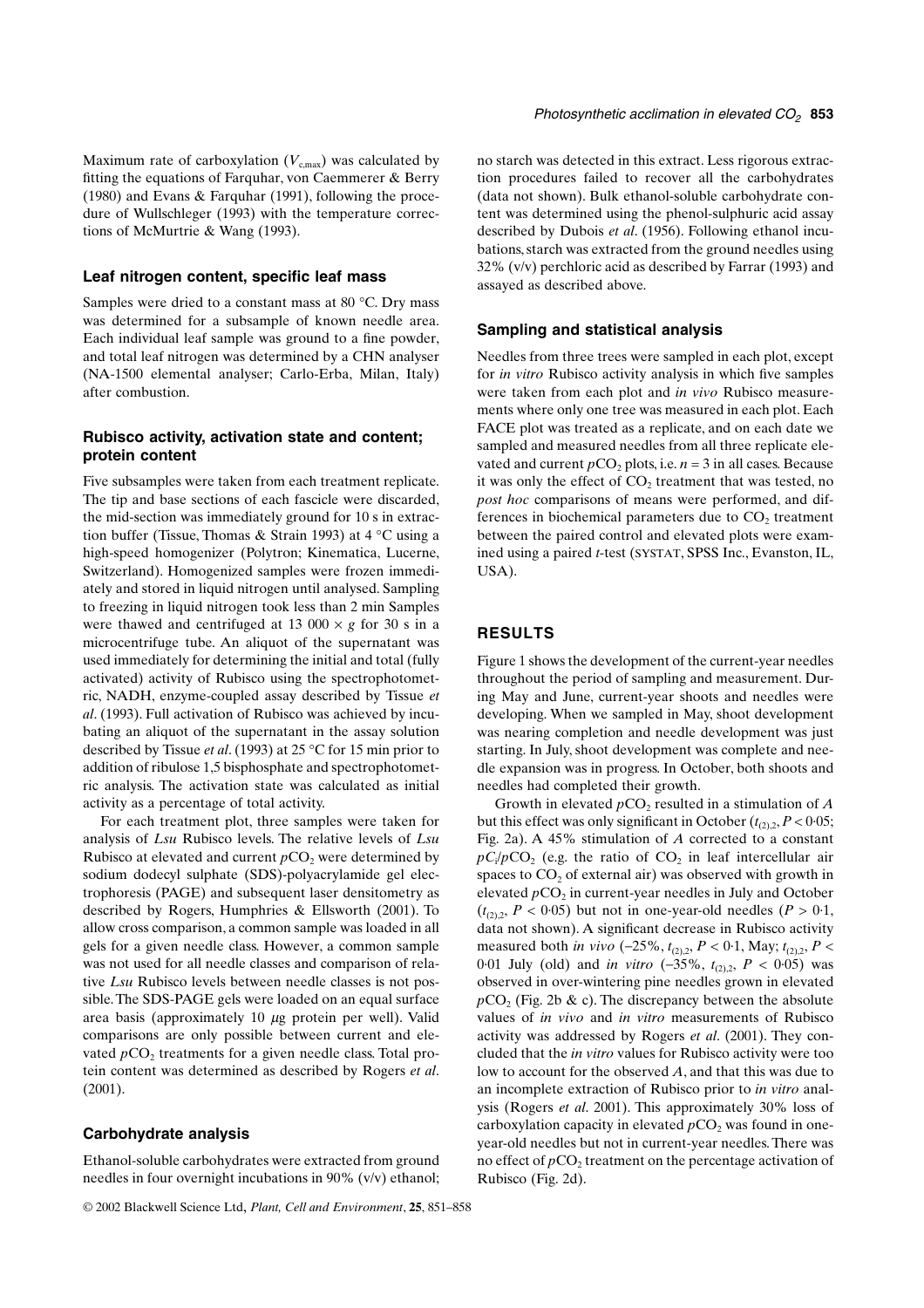

**Figure 1.** Mean shoot length  $(\bullet)$  and needle length  $(\circ) \pm SE$  from trees developed at both elevated and current  $pCO_2$  ( $n = 6$ ). Measurements are shown from emergence until full expansion. The arrows indicate the date of sampling in May and July.

SDS-PAGE of samples taken in parallel with those used for gas exchange and *in vitro* analyses revealed a significant 25% decrease in the levels of *Lsu* Rubisco in the one-yearold needles (May and July old,  $t_{(2),2}$ ,  $P < 0.01$ , Fig. 3). The decreases in the levels of *Lsu* Rubisco observed in May and July were not accompanied by concomitant decreases in either needle nitrogen or protein content (Fig. 2e & f). Interestingly, a significant increase in protein was observed in elevated  $pCO_2$  in May ( $t_{(2),2}$ ,  $P < 0.05$ ; Fig. 2f). Acclimation resulted in a decrease in the fraction of leaf N in the form of Rubisco, calculated as described by Tissue *et al*.

(1993), in the one year needles from *c*. 9·5% in current  $pCO<sub>2</sub>$  to approximately 7·0% in elevated  $pCO<sub>2</sub>$ .

There was a significant 20–40% increase in the ethanolsoluble carbohydrate fraction of one-year-old needles from trees grown in elevated  $pCO_2(t_{(2),2}, P < 0.05)$ . A smaller but still significant increase in the content of this fraction that includes glucose, fructose and sucrose was also observed in July in current-year needles, but not in October (Fig. 4a). With the exception of the needles sampled in May, in which there was a considerable accumulation of starch (Fig. 4b), the starch content in all needles was low and there was no significant effect of  $CO<sub>2</sub>$  treatment. As a result, the levels of total non-structural carbohydrate shown in Fig. 4c largely reflect the level of ethanol-soluble carbohydrates. A significantly higher specific leaf mass was not detectable as a result of the carbohydrate accumulation in needles grown in elevated  $pCO<sub>2</sub>$  (Fig. 4d).

# **DISCUSSION**

Acclimation of the photosynthetic apparatus of well-developed *Pinus taeda* was observed only in one-year-old needles in agreement with the findings of Turnbull *et al*. (1998), and Griffin *et al*. (2000) for *Pinus radiata*. Both current-year and one-year-old needles showed no significant decrease in needle nitrogen or protein content, with growth in elevated  $pCO<sub>2</sub>$  supporting the hypothesis that Rubisco acclimation is not the consequence of a non-selective reduction in leaf N content. Photosynthetic acclimation in pines without a significant decrease in needle N content has been reported previously (Tissue *et al*. 1993; Tissue, Thomas & Strain 1996; Turnbull *et al*. 1998; Tissue, Griffin & Ball 1999; Griffin *et al*.



**Figure 2.** Mean  $\pm$  SE ( $n = 3$  replicate plots) of biochemical parameters measured in loblolly pines growing in approximately 56 Pa  $pCO<sub>2</sub>$  (elevated, 56) and approximately 36 Pa *p*CO<sub>2</sub> (current, 36). Measurements were made on one-year-old needles (*old)* and current-year needles (*new)* on three occasions *May*, *July* and *October* (m.d. = missing data). In May current-year needles had not yet developed and in October oneyear-old needles had senesced, therefore only one cohort was sampled at these times. Where significant differences due to  $CO<sub>2</sub>$ treatment are present they are indicated above the bars (\* $t_{(2),2}$ , *P* < 0.05; \*\* $t_{(2),2}$ , *P* <  $0.01$ ).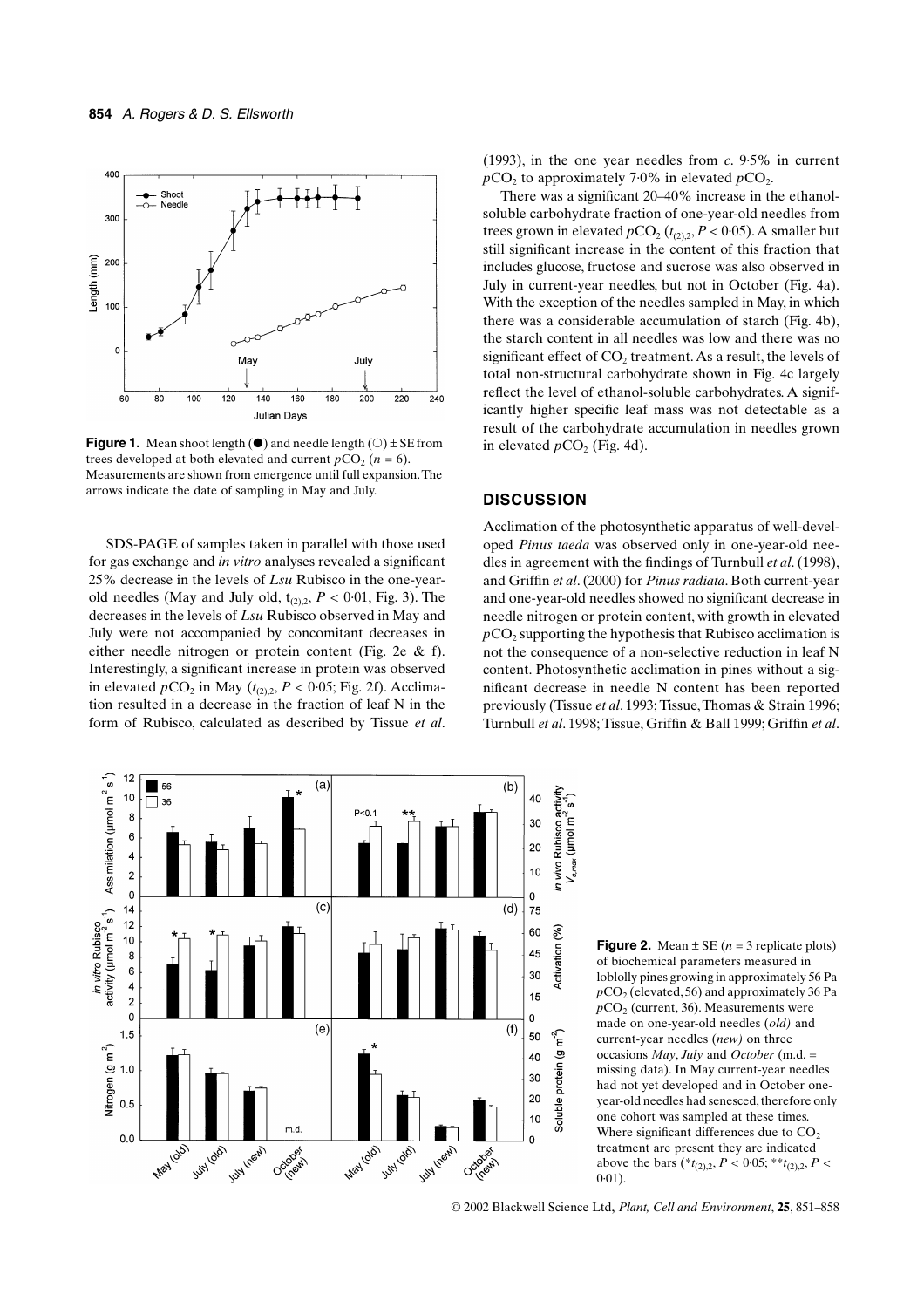

**Figure 3.** Sections of SDSpolyacrylamide gels showing levels of the *Lsu* Rubisco in needles sampled in parallel with those described in Fig. 2. The numbers 1, 2 and 3 refer to the three replicate treatment plots. Gels were loaded on an equal leaf area basis. SDS-PAGE was repeated on two additional samples from each treatment plot (gels not shown). Comparisons are only possible within a gel, i.e. it is not possible to compare Rubisco levels between different needle classes. The laser densitometric quantification includes the analysis of additional gels. The mean response for each treatment plot was treated as one replicate value, i.e.  $n = 3$ replicated treatment plots. Comparisons are only valid between elevated  $pCO<sub>2</sub>$ (filled bars) and current  $pCO<sub>2</sub>$  (open bars) pairs, \*\*t<sub>(2)</sub>,  $P < 0.01$ .

2000). However, in contrast to our data, in only one of these studies was a loss of Rubisco activity in elevated  $pCO<sub>2</sub>$ linked with significant increases in needle sugar levels (Griffin *et al*. 2000).

With regard to *Pinus taeda*, Myers, Thomas & DeLucia (1999) made similar measurements at the same field site in its first year of  $CO<sub>2</sub>$  enrichment in this overall experiment.





**Figure 4.** Mean  $\pm$  SE ( $n = 3$  replicate plots) of carbohydrate fractions and specific leaf mass measured in the loblolly pines described in Fig. 2. Total non-structural carbohydrate (TNC) content was calculated by addition of the value obtained for ethanol-soluble carbohydrates and starch. Where significant differences due to  $CO<sub>2</sub>$ treatment are present they are indicated above the bars ( $*_{t_{(2),2}}$ ,  $P < 0.05$ ).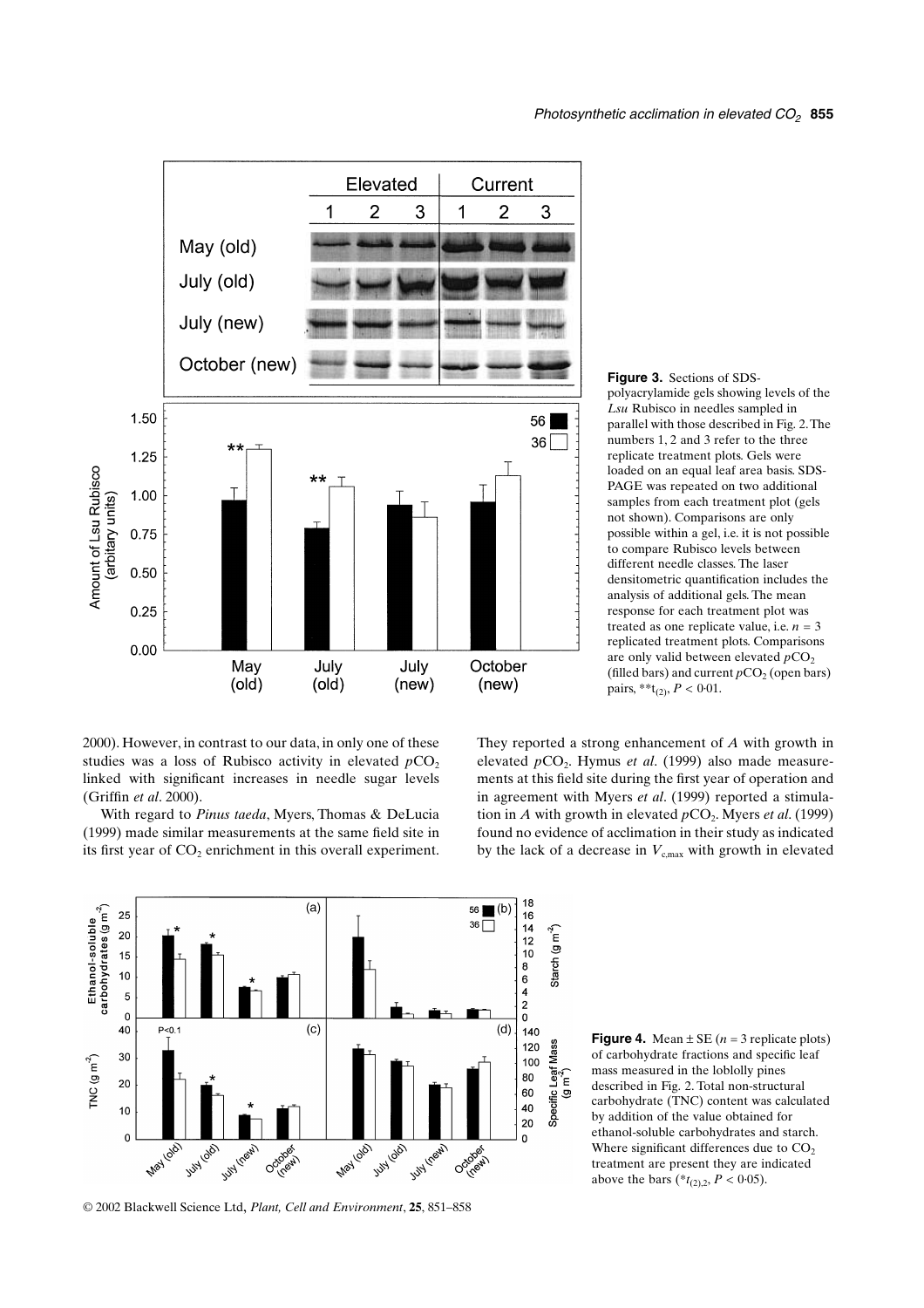$pCO<sub>2</sub>$ . There was also no effect of growth in elevated  $pCO<sub>2</sub>$ on the nitrogen and sugar content of these needles (Myers *et al.* 1999). The large stimulation of *A* in elevated  $pCO_2$ reported by Myers *et al*. (1999) translated into a 25% increase in the relative basal area increment of loblolly pines grown at elevated  $pCO<sub>2</sub>$  (DeLucia *et al.* 1999). The data presented in our study suggest that the enhancement observed in *A* and relative basal area increment to the step increase in  $pCO_2$  reported by Myers *et al.* (1999) and DeLucia *et al*. (1999) may represent an early maximal response that may not be sustained in the long term. This is consistent with observations made over 7 years in the nearby, unreplicated FACE array (Ellsworth, LaRoche & Hendrey 1998; Oren *et al*. 2001) in the same parcel of forest. The forest site in our study and these previous studies is N-limited to an extent that represents a constraint on the magnitude of plant sinks for growth.

Earlier work on young *Pinus radiata* germinated in elevated  $pCO<sub>2</sub>$  and transferred to open top chambers showed no evidence of a decrease in Rubisco activity with growth in elevated *p*CO<sub>2</sub> at the start of the study (Hogan *et al.* 1996). However, after 4 years of growth in elevated  $pCO<sub>2</sub>$  no stimulation of *A* in one-year-old needles was evident and there was a significant reduction in  $V_{\text{c,max}}$  (Griffin *et al.* 2000). The results of this open-top chamber experiment (Hogan *et al*. 1996; Turnbull *et al*. 1998; Griffin *et al*. 2000) and those of the Duke forest FACE experiment (Myers *et al*. 1999; and the data presented here) have a common pattern despite the differences in species, growth conditions, age and duration of  $CO<sub>2</sub>$  exposure. It remains to be seen whether the acclimation observed in one-year-old needles at key stages of development will become more prevalent with the continuation of this experiment. The results also suggest that species with greater leaf longevity may show a similar response, although few studies have examined species in other coniferous genera.

In some species Rubisco can account for up to 25% of the leaf nitrogen content (Webber, Nie & Long 1994). However, in pines Rubisco commonly comprises approximately 10% of needle nitrogen (Turnbull *et al*. 1998; Myers *et al*. 1999). Therefore, a 25% reduction in Rubisco content, as observed in this study, would result in a decrease in total leaf nitrogen of less than 3%. In this study we were unable to statistically detect the predicted 2·5% decrease in total needle nitrogen resulting from the approximately 25% decrease in Rubisco content. Stitt & Krapp (1999) have argued that leaf N content in isolation may not be a good indicator of the nitrogen status of a plant. In this study we measured total protein content and relative Rubisco content in order to address our hypotheses concerning the mechanism underlying photosynthetic acclimation. However, it is clear from the observed increase in total protein content in elevated  $pCO<sub>2</sub>$  in May (Fig. 2f) that analysis of nitrate and free amino acids will be necessary for a complete evaluation of the effects of elevated  $pCO<sub>2</sub>$  on leaf and plant nitrogen status.

The influence of sink development on photosynthetic acclimation is uncertain. We expected that acclimation would be absent when there was a developing proximal sink for carbohydrate (one-year-old needles, May and July) and prevalent when local sinks were absent (new needles, October). The opposite response was observed, suggesting that distal carbohydrate sinks, such as roots, may play a more significant role. However, developing needles are also sinks for nitrogen, and it is clear from Fig. 2e & f that the N/protein content in one-year-old needles is in decline during the period of shoot and needle development. We speculate that current-year needle development may be slowed by a whole plant N limitation that may lead to carbohydrate accumulation in one-year-old-needles. Because the supply of photoassimilate is greater in elevated  $pCO<sub>2</sub>$ , than in current  $pCO<sub>2</sub>$ and accumulation was observed to be exacerbated in elevated  $pCO<sub>2</sub>$  (Fig. 4c), the observed photosynthetic acclimation is consistent with the sugar-signalling hypothesis of Moore *et al.* (1999). Starch accumulation in elevated  $pCO<sub>2</sub>$ appears to be uncoupled from acclimation (Figs  $2b \& 4b$ ), but soluble sugar accumulation is linked to acclimation, providing indirect evidence that sugar signalling in pines may be analogous to that in higher plants.

## **CONCLUSIONS**

Rubisco acclimation as manifested by reduced levels of Rubisco protein and activity is not caused by a non-specific decrease in leaf N or total protein content in ageing pine needles. Rubisco content was reduced significantly (by about 25%) in over-wintering pine foliage with long-term growth in elevated  $pCO<sub>2</sub>$  while significant changes in leaf N content were undetectable. This apparently selective reduction of Rubisco in older needles was associated with a significantly higher soluble carbohydrate content, and is consistent with the concept that acclimation to elevated  $pCO<sub>2</sub>$  involves a sugar-mediated response. However, the hypothesis that acclimation is driven purely by a carbohydrate-related signal may need revision.

#### **ACKNOWLEDGMENTS**

We thank Elke Naumburg, Divine Adika and Traci McIntosh for technical assistance and George Hendrey, Keith Lewin, John Nagy and Andrew Palmiotti for dedication in constructing and operating the *FACE* system. D.E. acknowledges support from the Duke Forest FACE project via Brookhaven National Laboratory during the fieldwork portion of this study. This research was performed under the auspices of the US Department of Energy under contract no. DE-AC02–98CH10886.

# **REFERENCES**

Curtis P.S. (1996) A meta-analysis of leaf gas exchange and nitrogen in trees grown under elevated CO<sub>2</sub> in situ. Plant, Cell and *Environment* **19**, 127–137.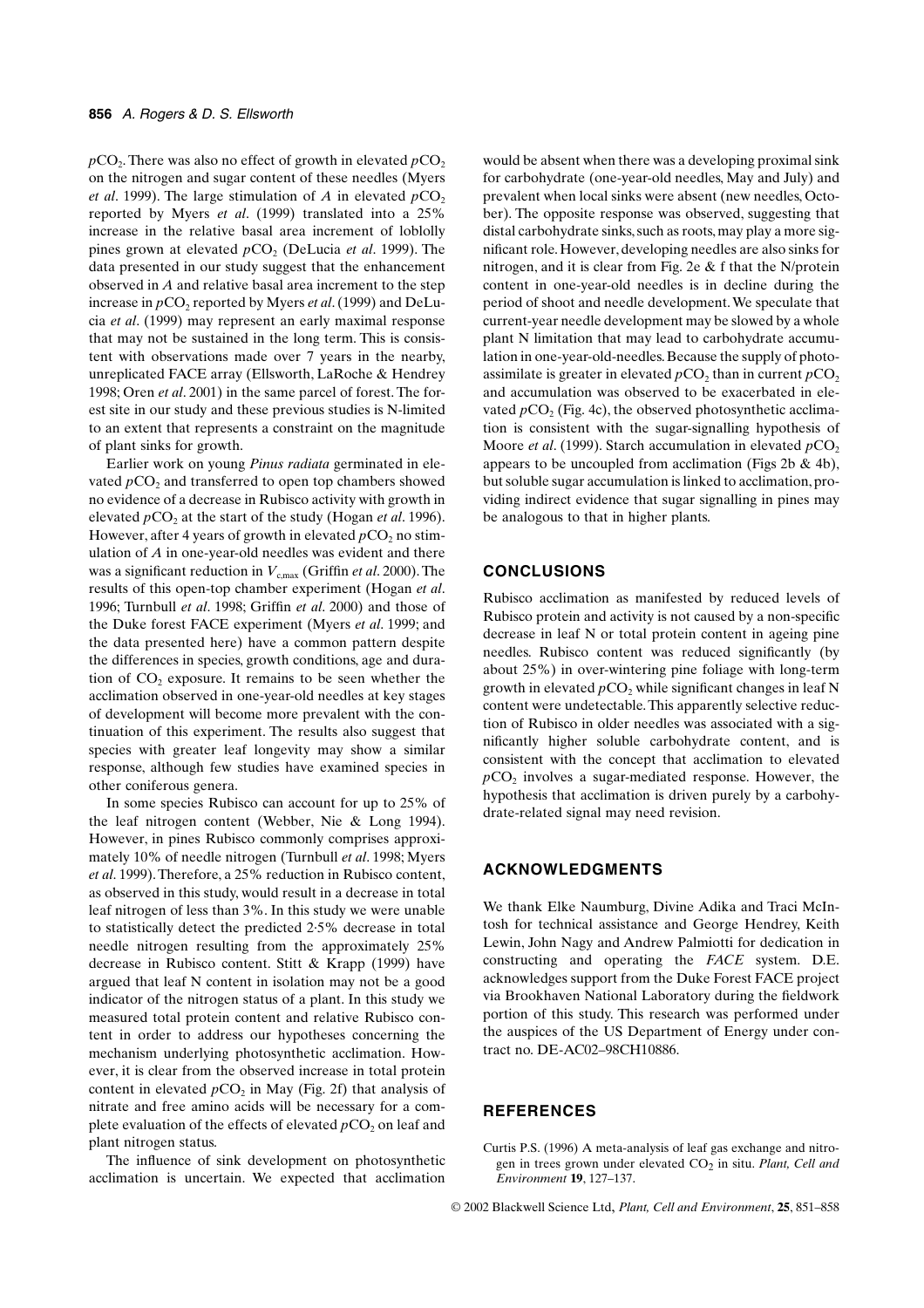- Curtis P.S., Vogel C.S., Wang X., Pregitzer K.S., Zak D.R., Lussenhop J., Kubiske M. & Teeri J.A. (2000) Gas exchange, leaf nitrogen, and growth efficiency of *Populus tremuloides* in a CO<sub>2</sub>enriched atmosphere. *Ecological Applications* **10**, 3–17.
- DeLucia E.H., Hamilton J.G., Naidu S.L., et al. (1999) Net primary production of a forest ecosystem with experimental  $CO<sub>2</sub>$  enrichment. *Science* **284**, 1177–1179.
- Dickson E. (1989) Carbon and nitrogen allocation in trees. In Forest Tree Physiology (eds E. Dreyer, *et al*.). *Annales des Sciences Forestieres* **Suppl. 46**, 631s–641s.
- Drake B.G., Gonzalez-Meler M.A. & Long S.P. (1997) More efficient plants: a consequence of rising atmospheric CO<sub>2</sub>? Annual *Review of Plant Physiology and Plant Molecular Biology* **48**, 609–639.
- Dubois M., Gilles K.A., Hamilton J.K., Rebers P.A. & Smith F. (1956) Colorimetric method for determination of sugars and related substances. *Analytical Chemistry* **28**, 350–356.
- Ellsworth D.S. (1999)  $CO<sub>2</sub>$  enrichment in a maturing pine forest: are  $CO<sub>2</sub>$  exchange and water status in the canopy affected? *Plant, Cell and Environment* **22**, 461–472.
- Ellsworth D.S., LaRoche J. & Hendrey G.R. (1998) *Elevated CO*<sub>2</sub> in a Prototype Free-air CO<sub>2</sub> Enrichment Facility Affects Photo*synthetic Nitrogen Relations in a Maturing Pine Forest*. Brookhaven National Laboratory Report 52545. Brookhaven National Laboratory, Upton, NY, USA.
- Evans J.R. & Farquhar G.D. (1991) Modeling canopy photosynthesis from the biochemistry of the C<sub>3</sub> Chloroplast. In *Modeling Crop Photosynthesis – from Biochemistry to Canopy* (eds K.J. Boote & R.S. Loomis), pp. 1–16. Crop Science Society of America, Madison, WI, USA.
- Evans J.R. & Seemann J.R. (1989) The allocation of protein nitrogen in the photosynthetic apparatus: costs, consequences, and control. In *Photosynthesis* (ed. W.R. Briggs), pp. 183–205. Alan R. Liss, Inc., New York, USA.
- Farage P.K., McKee I.F. & Long S.P. (1998) Does a low nitrogen supply necessarily lead to acclimation of photosynthesis to elevated CO<sub>2</sub>. *Plant Physiology* 118, 573-580.
- Farquhar G.D., von Caemmerer S. & Berry J.A. (1980) A biochemical model of photosynthetic  $CO<sub>2</sub>$  assimilation in leaves of C3 species. *Planta* **149**, 78–90.
- Farrar J.F. (1993) Carbon partitioning. In *Photosynthesis and Production in a Changing Environment: a Field and Laboratory Manual* (eds D.O. Hall, J.M.O. Scurlock, H.R. Bolhar-Nodenkampf, R.C. Leegood & S.P. Long), pp. 232–246. Chapman & Hall, London, UK.
- Finzi A.C., DeLucia E.H., Hamilton J., Richter D.D. & Schlesinger W.H. (2002) The nitrogen budget of a pine forest under elevated CO<sub>2</sub>. *Oecologia* in press.
- Griffin K.L., Tissue D.T., Turnbull M.H. & Whitehead D. (2000) The onset of photosynthetic acclimation to elevated  $CO<sub>2</sub>$  partial pressure in field-grown *Pinus radiata* D. Don. after 4 years. *Plant, Cell and Environment* **23**, 1089–1098.
- Gunderson C.A. & Wullschleger S.D. (1994) Photosynthetic acclimation in trees to rising atmospheric  $CO<sub>2</sub>$ : a broader perspective. *Photosynthesis Research* **39**, 369–388.
- Hendrey G.R., Ellsworth D.E., Lewin K.F. & Nagy J. (1999) A free-air enrichment system for exposing tall forest vegetation to elevated atmospheric CO2. *Global Change Biology* **5**, 293–309.
- Hogan K.P., Whitehead D., Kallarackal J., Buwalda J.G., Meekings J. & Rogers G.N.D. (1996) Photosynthetic activity of leaves of *Pinus radiata* and *Nothofagus fusca* after 1 year of growth at elevated CO<sub>2</sub>. Australian Journal of Plant Physiology 23, 623– 630.
- Hymus G.J., Ellsworth D.S., Baker N.R. & Long S.P. (1999) Does free-air carbon dioxide enrichment affect photochemical energy use by evergreen trees in different seasons? A chlorophyll fluo-

rescence study of mature loblolly pine. *Plant Physiology* **120**, 1183–1191.

- Jacob J., Greitner C. & Drake B.G. (1995) Acclimation of photosynthesis in relation to Rubisco and non-structural carbohydrate contents and *in situ* carboxylase activity in *Scirpus olneyi* grown at elevated CO<sub>2</sub> in the field. *Plant, Cell and Environment* 18, 875–884.
- Jang J.-C., Leon P., Zhou L. & Sheen J. (1997) Hexokinase as a sugar sensor in higher plants. *Plant Cell* **9**, 5–19.
- Johnson J.D. (1984) A rapid technique for estimating total surface area of pine needles. *Forest Science* **30**, 913–921.
- Koch K.E. (1996) Gene expression in plants. *Annual Review of Plant Physiology and Plant Molecular Biology* **47**, 509–540.
- Makino A., Harada M., Sato T., Nakano H. & Mae T. (1997) Growth and N allocation in rice plants under  $CO<sub>2</sub>$  enrichment. *Plant Physiology* **115**, 199–203.
- McLeod A.R. & Long S.P. (1999) Free-air carbon dioxide enrichment (FACE) in global change research: a review. *Advances in Ecological Research* **28**, 1–55.
- McMurtrie R.E. & Wang Y.P. (1993) Mathematical models of the photosynthetic response of tree stands to rising  $CO<sub>2</sub>$  concentrations and temperatures. *Plant, Cell and Environment* **16**, 1–13.
- Miller A.J., Tsai C.-H., Hemphill D., Endres M., Rodermel S. & Spalding M. (1997) Elevated carbon dioxide effects during leaf ontogeny. *Plant Physiology* **115**, 1195–1200.
- Moore B.D., Cheng S.-H., Sims D. & Seemann J.R. (1999) The biochemical and molecular basis for photosynthetic acclimation to elevated atmospheric CO<sub>2</sub>. Plant, Cell and Environment 22, 567-582.
- Myers D.A., Thomas R.B. & DeLucia E.H. (1999) Photosynthetic capacity of loblolly pine (*Pinus taeda* L.) trees during the first year of carbon dioxide enrichment in a forest ecosystem. *Plant, Cell and Environment* **22**, 473–481.
- Nakano H., Makino A. & Mae T. (1997) The effect of elevated partial pressures of  $CO<sub>2</sub>$  on the relationship between photosynthetic capacity and N content in rice leaves. *Plant Physiology* **115**, 191–198.
- Nie G.Y., Long S.P., Garcia R.L., Kimball B.A., Lamarte R.L., Pinter P.J. Jr, Wall G.W. & Webber A.N. (1995) Effects of freeair  $CO<sub>2</sub>$  enrichment on the development of the photosynthetic apparatus in wheat, as indicated by changes in leaf proteins. *Plant, Cell and Environment* **18**, 855–864.
- van Oosten J.-J. & Besford R.T. (1995) Some relationships between the gas exchange, biochemistry and molecular biology of photosynthesis during leaf development of tomato plants after transfer to different carbon dioxide concentrations. *Plant, Cell and Environment* **18**, 1253–1266.
- Oren R., Ellsworth D.E., Johnsen K.H., *et al.* (2001) Soil fertility limits carbon sequestration by forest ecosystems in a  $CO<sub>2</sub>$ enriched atmosphere. *Nature* **411**, 469–472.
- Pearson M. & Brooks G.L. (1995) The influence of elevated carbon dioxide on growth and age-related changes in leaf gas exchange. *Journal of Experimental Botany* **46**, 1651–1659.
- Rogers A. & Humphries S.W. (2000) A mechanistic evaluation of photosynthetic acclimation at elevated CO<sub>2</sub>. *Global Change Biology* **6**, 1005–1011.
- Rogers A., Fischer B.U., Bryant J., Frehner M., Blum H., Raines C.A. & Long S.P. (1998) Acclimation of photosynthesis to elevated  $CO<sub>2</sub>$  under low-nitrogen nutrition is affected by the capacity for assimilate utilization. Perennial ryegrass under free-air CO2 enrichment. *Plant Physiology* **118**, 683–689.
- Rogers A., Humphries S.W. & Ellsworth D.S. (2001) Possible explanation of the disparity between the *in vitro* and *in vivo* measurements of Rubisco activity, a study in loblolly pine grown at elevated *pCO*<sub>2</sub>. *Journal of Experimental Botany* 52, 1555– 1561.
- © 2002 Blackwell Science Ltd, *Plant, Cell and Environment*, **25**, 851–858